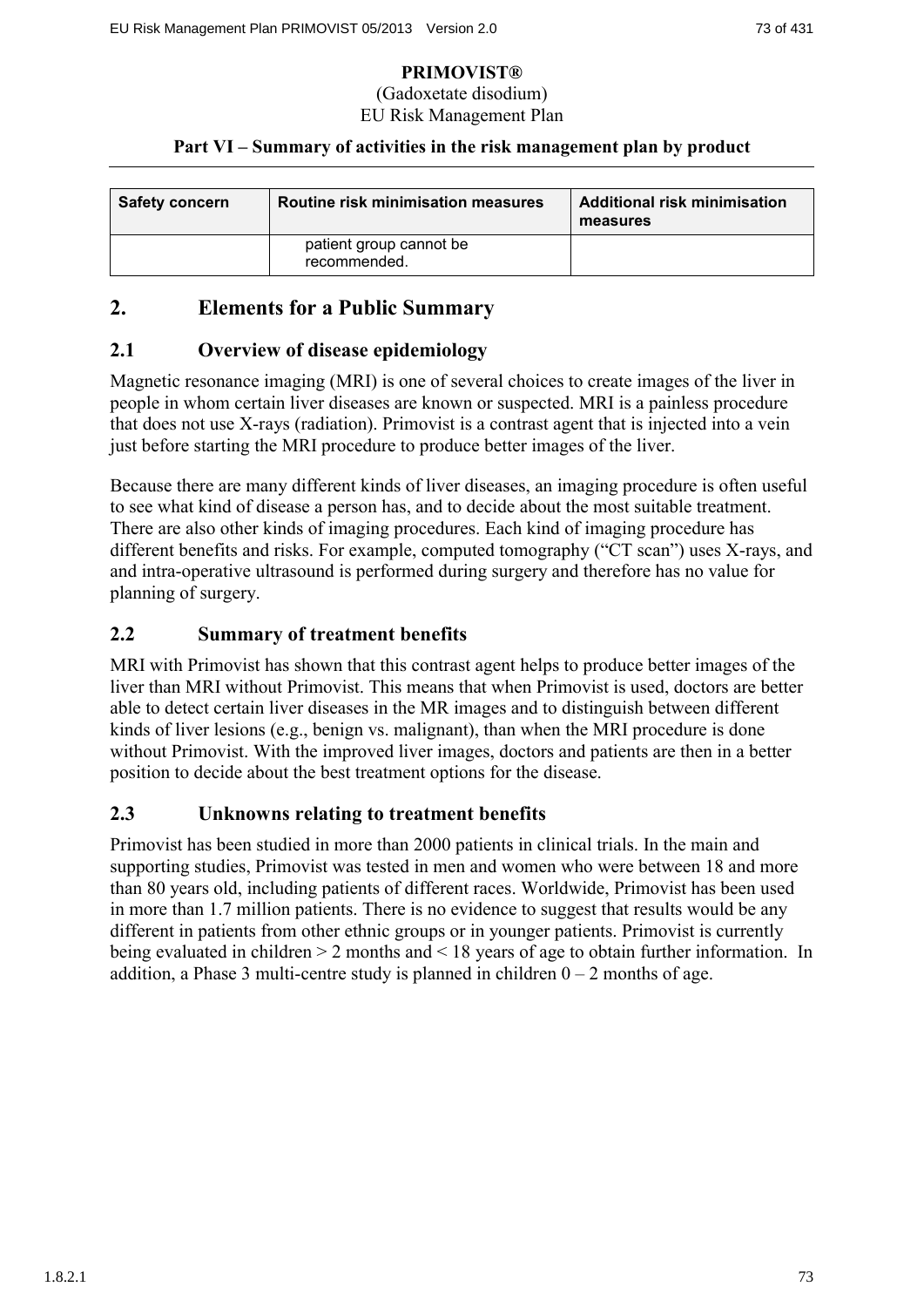### (Gadoxetate disodium) EU Risk Management Plan

## **Part VI – Summary of activities in the risk management plan by product**

# **2.4 Summary of safety concerns**

# **Important identified risks**

| <b>Risk</b>                                    | What is known                                                                                                                                                                                                                                                                                                                                                            | <b>Preventability</b>                                                                                                                                                                                                                                                                     |
|------------------------------------------------|--------------------------------------------------------------------------------------------------------------------------------------------------------------------------------------------------------------------------------------------------------------------------------------------------------------------------------------------------------------------------|-------------------------------------------------------------------------------------------------------------------------------------------------------------------------------------------------------------------------------------------------------------------------------------------|
| Allergy-like reactions,<br>which may be severe | Severe allergy-like reactions may occur<br>with all contrast agents, including<br>Primovist. It is not known how often<br>severe reactions may occur, because<br>none of the patients involved in the tests<br>with Primovist experienced a severe<br>reaction. From everyday clinical practice,<br>it appears that life-threatening allergy-like<br>reactions are rare. | It is not possible to rule out<br>that such a reaction may occur<br>if a patient is treated with<br>Primovist, Patients are<br>observed for a period of time<br>after the injection so that they<br>can be treated immediately in<br>case a severe allergy-like<br>reaction should occur. |

### **Important potential risks**

| <b>Risk</b>                                                                                                                                   | What is known (including reason why it is considered a potential risk)                                                                                                                                                                                                                                                                                                                                                                        |
|-----------------------------------------------------------------------------------------------------------------------------------------------|-----------------------------------------------------------------------------------------------------------------------------------------------------------------------------------------------------------------------------------------------------------------------------------------------------------------------------------------------------------------------------------------------------------------------------------------------|
| Nephrogenic<br><b>Systemic Fibrosis</b><br>(NSF), a disease<br>involving thickening<br>and hardening of the<br>skin and connective<br>tissues | Nephrogenic Systemic Fibrosis (NSF) is a disease involving thickening and<br>hardening of the skin and connective tissues. NSF may result in debilitating<br>joint immobility, muscle weakness or impairment of the function of internal<br>organs which may potentially be life threatening.                                                                                                                                                 |
|                                                                                                                                               | Through 25 Mar 2013, no cases of NSF have been reported in association<br>with Primovist from any country or source, and it is uncertain whether<br>Primovist may cause NSF. However, the use of some other gadolinium-<br>containing contrast agents in patients with poor kidney function has been<br>associated with NSF. Therefore, it cannot be ruled out that Primovist may<br>also cause NSF to occur in patients with this condition. |
|                                                                                                                                               | To help decide whether a patient is at possible risk for NSF, it is<br>recommended to take a blood test to check how well the kidneys are<br>working before making the decision to use Primovist, especially in older<br>patients.                                                                                                                                                                                                            |

# **Important missing information**

| <b>Missing information</b>                                                       | What is known                                                                                                                                                                                                                                                                                                                                 |
|----------------------------------------------------------------------------------|-----------------------------------------------------------------------------------------------------------------------------------------------------------------------------------------------------------------------------------------------------------------------------------------------------------------------------------------------|
| Possible long-term<br>effects of gadolinium<br>deposits in bones or<br>tissues   | In patients with poor kidney function, it is possible that use of gadolinium-<br>containing contrast agents might result in gadolinium deposits in bones or<br>tissues. With Primovist, as of 25 Mar 2013, there have been no reports<br>describing unfavourable long-term effects of such deposits.                                          |
| Safety of Primovist in<br>children or<br>adolescents (persons<br>under 18 years) | The safety of Primovist in persons under 18 years has not yet been tested.<br>Therefore, use of Primovist in this patient group cannot be recommended.<br>However, there is no suspicion from animal studies, ongoing clinical trials or<br>post-marketing experience to suggest that Primovist may be harmful in<br>children or adolescents. |
| Safety of Primovist in                                                           | Pregnant women are generally excluded from clinical trials with Primovist,                                                                                                                                                                                                                                                                    |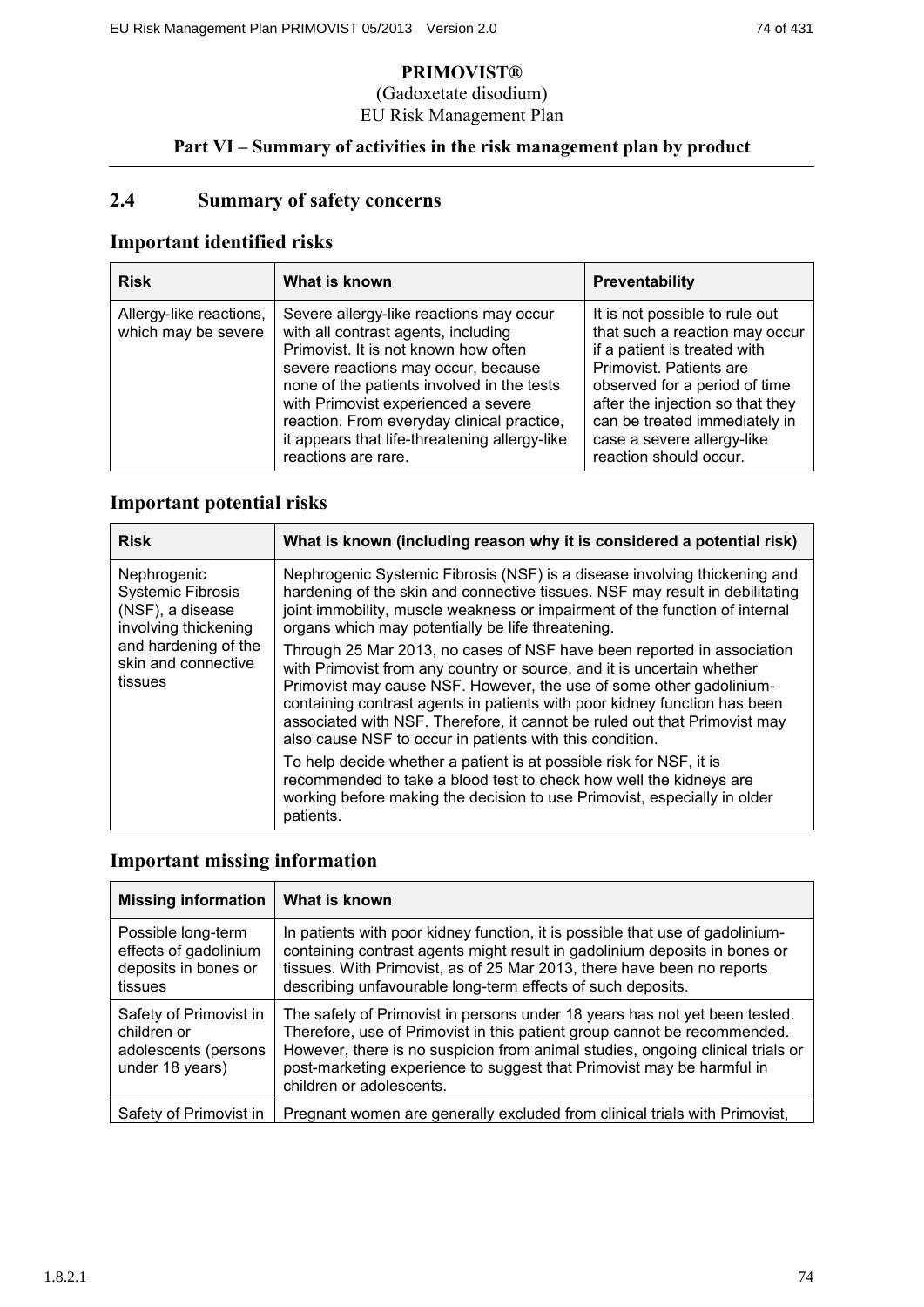#### (Gadoxetate disodium) EU Risk Management Plan

### **Part VI – Summary of activities in the risk management plan by product**

| pregnant or<br>breastfeeding<br>women | and therefore the safety of Primovist in pregnant women has not been<br>established. Therefore, Primovist should not be used during pregnancy<br>unless strictly necessary. However, there is no suspicion from animal<br>studies or everyday clinical practice that Primovist may be harmful to these<br>women or their unborn children. |
|---------------------------------------|-------------------------------------------------------------------------------------------------------------------------------------------------------------------------------------------------------------------------------------------------------------------------------------------------------------------------------------------|
|                                       | It is known that small amounts of gadolinium-containing contrast agents<br>may appear in breast milk of nursing women. However, there is no<br>suspicion from animal studies or everyday clinical practice that Primovist<br>may be harmful to breastfed children.                                                                        |

### **2.5 Summary of additional risk minimisation measures by safety concern**

These additional risk minimisation measures are for the following risks:

### **Nephrogenic Systemic Fibrosis (NSF), a disease involving hardening and thickening of the skin and connective tissues**

#### **Risk minimisation measure(s)**

Objective and rationale: Healthcare providers should understand the risk of NSF and know which patients groups are at highest risk

Main additional risk minimisation measures

- Education and outreach efforts towards healthcare providers (website, informational sessions and speeches at conferences)
- Peel-off tracking labels ("sticky labels") which can be attached to the patient record

### **2.6 Planned post authorisation development plan**

#### **List of studies in post authorisation development plan**

| Study/activity                                                              | <b>Objectives</b>                                                                                                     | <b>Safety concerns</b><br>addressed | <b>Status</b>                                                            | Date for<br>submission of<br>interim or final<br>reports                                |
|-----------------------------------------------------------------------------|-----------------------------------------------------------------------------------------------------------------------|-------------------------------------|--------------------------------------------------------------------------|-----------------------------------------------------------------------------------------|
| <b>NSF</b><br>Observational<br>Study ("PERI<br>Study", Study No.<br>13701)  | To assess the<br>magnitude of<br>potential risk for<br>the development<br>of NSF with Gd-<br>based contrast<br>agents | <b>NSF</b>                          | Enrolment<br>terminated,<br>follow-up of<br>enrolled patients<br>ongoing | Annual reviews<br>and reports.<br>Submission date<br>of final study<br>report mid-2014. |
| Interventional<br>study of long-term<br>Gd-retention in<br>bone (Study No.: | To explore the<br>potential for the<br>long-term<br>retention of Gd in                                                | Gd-retention in<br>bone, NSF        | Ongoing                                                                  | LPLV planned<br>for Oct 2014.<br>Submission date<br>of final study                      |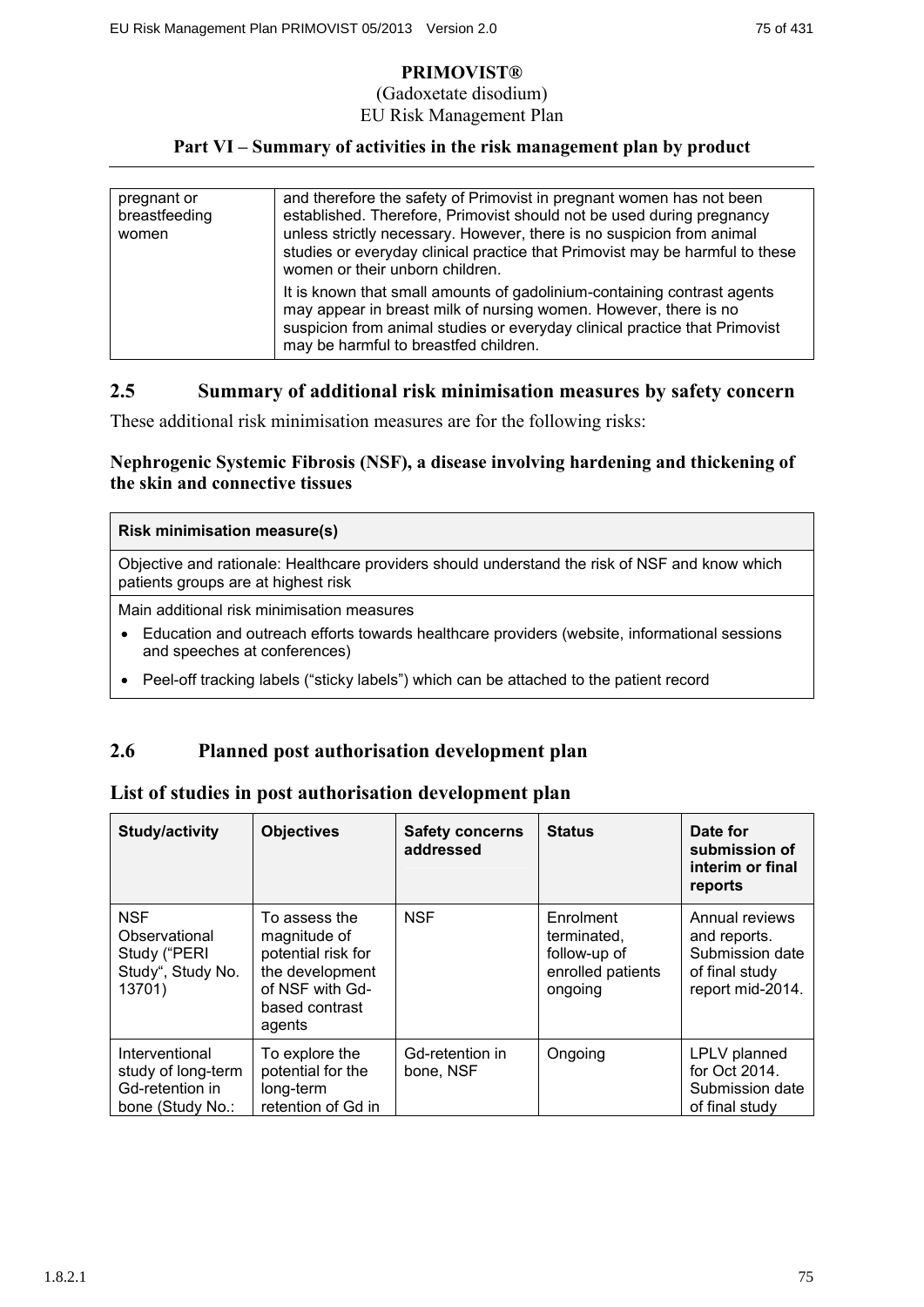### (Gadoxetate disodium) EU Risk Management Plan

# **Part VI – Summary of activities in the risk management plan by product**

| <b>Study/activity</b>                                                                                                                                                          | <b>Objectives</b>                                                                                                                                                                                                                                                                            | <b>Safety concerns</b><br>addressed                                                            | <b>Status</b> | Date for<br>submission of<br>interim or final<br>reports                        |
|--------------------------------------------------------------------------------------------------------------------------------------------------------------------------------|----------------------------------------------------------------------------------------------------------------------------------------------------------------------------------------------------------------------------------------------------------------------------------------------|------------------------------------------------------------------------------------------------|---------------|---------------------------------------------------------------------------------|
| ALS-Gd64/001)                                                                                                                                                                  | the bones of<br>patients with<br>moderate or<br>severe renal<br>impairment or<br>stable renal<br>function who have<br>received a single<br>dose of a Gd-<br>based contrast<br>agent or multiple<br>doses of the<br>same Gd-based<br>contrast agent.                                          |                                                                                                |               | report Q2/2015<br>(planned)                                                     |
| Phase 4 non-<br>interventional<br>Primovist<br>Paediatric Study<br>(Study No. 13729)<br>Category:<br>2 (US PMR, MRP<br>follow-up<br>measure<br>SE/H/429/01-<br>02/FU/02)       | To obtain safety<br>information and<br>additional<br>diagnostic<br>information from a<br>paediatric<br>population (>2<br>months $-$ <18 yrs).                                                                                                                                                | Safety and<br>efficacy in<br>paediatric patients<br>$> 2$ months to $<$<br>18 years            | Ongoing       | Enrolment<br>completed.<br>Final study<br>report planned<br>for October<br>2013 |
| Study No. 16078:<br>Open-label multi-<br>centre Phase 3<br>clinical trial in<br>paediatric<br>subjects 0 to<br>2 months of age<br>(Study no. 16078)<br>Category:<br>2 (US PMR) | To gain<br>experience and<br>obtain information<br>about the safety,<br>efficacy, and<br>plasma Gd<br>concentrations<br>after<br>administration of<br>Primovist in<br>paediatric<br>subjects 0 to<br>2 months of age<br>who are referred<br>for enhanced liver<br>MRI for any<br>indication. | Safety, efficacy<br>and Gd plasma<br>levels in<br>paediatric<br>subjects 0 -2<br>months of age | Planned       | Submission date<br>of final study<br>report Q3/2015<br>(planned)                |